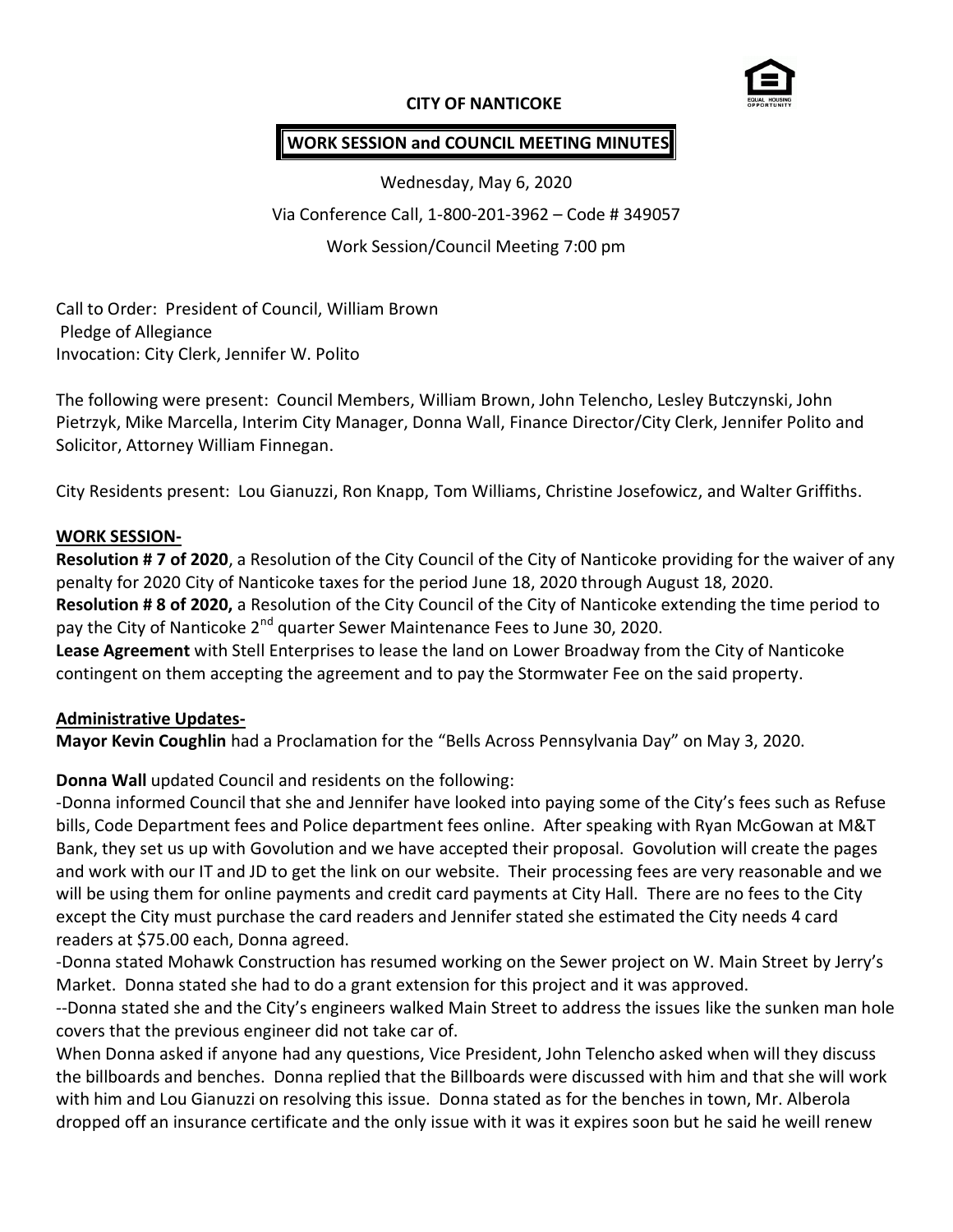the insurance. Mr. Alberola has fixed three of the broken benches in town and removed one. Mr. Telencho stated there is more than three, he has the photos of all of them. Donna asked that he forward them to her and she will address the issues with Mr. Alberola. Councilmember, Lesley Butczynski stated Mr. Alberola is working with us on this matter, we need to give him some time to fix all the issues with the benches. Mr. Telencho asked why Council is fighting him on this matter and we are still not getting any money for his advertising benches on the City's property and he does not want this issue to be forgotten about like in the past. Donna stated he is ordering new benches and the one by the hospital is not his. The City's DPW Department is going to remove it. Mr. Telencho asked if there will be an agreement drafted like we did with Stell Enterprises? Councilor, Lesley Butczynski stated we are not fighting with you, Mr. Alberola is working with us and we all need to work together at a slow pace and not rush this matter.

**A Motion** was made by Councilmember Pietrzyk, seconded by Councilmember Butczynski to adjourn the work session. Motion carried unanimously.

# **REGULAR MEETING** Comments from the Public agenda items only.

Mr. Lou Gianuzzi wanted to comment on the conversation between John and Lesley and he said he agrees with John that we have given Mr. Alberola six months to comply with the issues of these benches. The benches are all old and look horrible in town. President Brown said we need to move on with the meeting and this time is for Agenda Items only.

# **Old Business**

None

# **New Business**

**A Motion** to approve the April 20, 2020 minutes was made by Councilmember Telencho, seconded Councilmember Marcella.

Motion carried 4-1. Councilmember Pietrzyk abstained.

**A Motion** to approve the payment of the bills in the amount of \$502,853.45 (Payroll \$94,869.97 and Payables \$407,983.48) was made by Councilmember Marcella, seconded by Councilmember Butczynski. Motion carried unanimously.

**A Motion** to approve **Resolution # 7 of 2020**, a Resolution of the City Council of the City of Nanticoke providing for the waiver of any penalty for 2020 City of Nanticoke taxes for the period June 18, 2020 through August 18, 2020 was made by Councilmember Pietrzyk, seconded Councilmember Butczynski. Motion carried unanimously.

**A Motion** to approve **Resolution # 8 of 2020,** a Resolution of the City Council of the City of Nanticoke extending the time period to pay the City of Nanticoke 2<sup>nd</sup> quarter Sewer Maintenance Fees to June 30, 2020 was made by Councilmember Telencho, seconded Councilmember Butczynski. Motion carried unanimously.

**A Motion** to approve the **Lease Agreement with Stell Enterprises**, to lease the land on Lower Broadway from the City of Nanticoke contingent on them accepting the agreement and to pay the Stormwater Fee on the said property was made by Councilmember Telencho, seconded Councilmember Pietrzyk. Motion carried unanimously.

# **COMMENTS FROM THE PUBLIC –**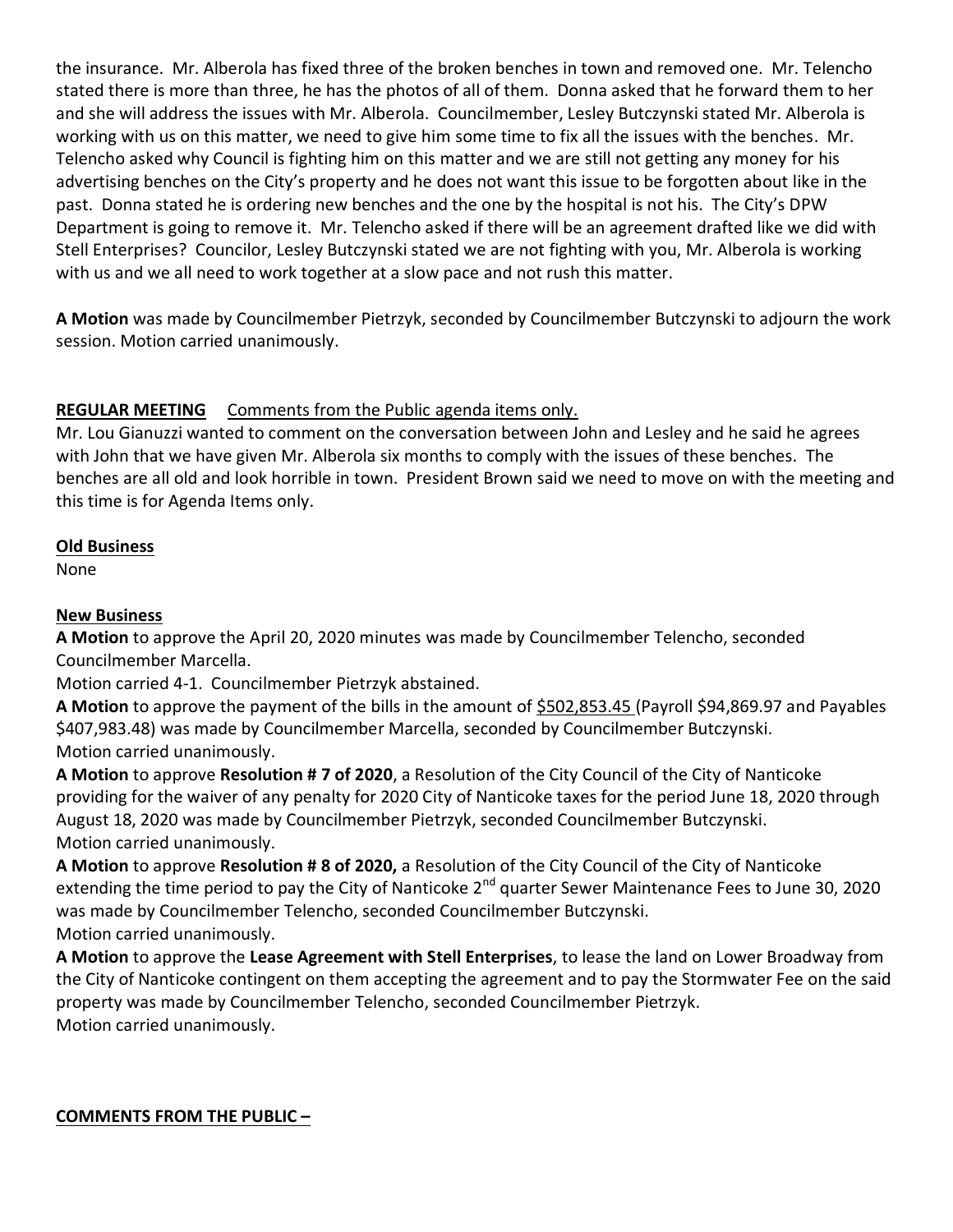**Mr. Ron Knapp** wanted to thank the City for looking into online bill paying. Mr. Knapp referred to the comment Donna made last meeting about the employees working remotely and coming in to the building periodically as needed and Vice President Telencho brought up the point that when the building reopens, it will need to be sanitized properly according to the CDC guidelines. Mr. Knapp mention all the cleaning due to the virus can be reimbursed through a grant to save the City money. Donna Wall thanked him and she is already aware of the grant and has applied for the grant to cover the COVID-19 expenses. Mr. Knapp brought to Council's attention a brick building on the corner of E. South St. and S. Prospect St. that is already condemned but the roof has caved in. Mr. Knapp is worried the side walls may start coming down onto the sidewalk with all the rain. President Brown asked Donna to look into this issue with the Code Department. Mr. Knapp noticed activity on the South Valley and asked if PennDOT was working on the signage. Donna replied PennDOT has been shut down and it not sure what work is being done but she will look into it and have an answer for the next meeting.

**Mr. Walter Griffith** complimented Council on passing the Resolution # 7 of 2020 and mirroring with the County to be uniform. Mr. Griffith asked for an update on the Bowling Alley and Donna Wall replied that it was purchased by the Nanticoke Municipal Authority. Vice President Telencho replied he had asked for an update at one of the Municipal Authority's meetings on the old Villa and the Bowlarama. The Municipal Authority had no update on the Villa but they did say they have spoken to a few people interested in buying the Bowlarama property but nothing has come of it as of yet. Mr. Griffith asked if there is any way Council can put a time limit on selling it or demolishing it. Donna Wall replied No, The Municipal Authority is a branch of the City and they purchased it to help us and now we need to give it some time.

# **Correspondence-**

None

**Announcements-**

None

### **Councilmember Comments**

Vice President Telencho has three comments:

- Vice President Telencho was speaking with Mayor Kevin Coughlin about the new equipment the City purchased for the DPW department and the City only has one Class A CDL driver. Mr. Telencho is concerned that one may not be enough and why does the City not pay for the DPW workers to have a Class A CDL? Donna Wall replied it is very costly, over \$1,000.00. We do pay for the difference of the cost of the regualr license versus a CDL license but not all the training and testing Donna replied. Donna stated it is not a requirement to have in order to be employed by the City and we have never paid for an employee to hold a Class A CDL before. Donna stated we have one worker with a Class A and two with a Class B license. President Brown asked that Donna and the Mayor get together and discuss this issue with the DPW Department.
- Vice President Telencko asked since we purchased all this equipment, who is fixing the catch basins in town? Us or WVSA? Donna Wall replied a combination of both because some are more than 5 feet deep and need shoring. Those, WVSA are doing, all others our DPW Department can fix replied Donna.
- Vice President Telencho asked since the Govenor of Pa has extended his emergency declaration until May 25<sup>th</sup>, is our next meeting going to be another teleconference and does the Mayor need to extend his declaration? Attorney Finnegan stated he will have another ordinance prepared for the next meeting if needed and President Brown said he will speak with the Mayor and Council and they will make a decision about another teleconference or not.